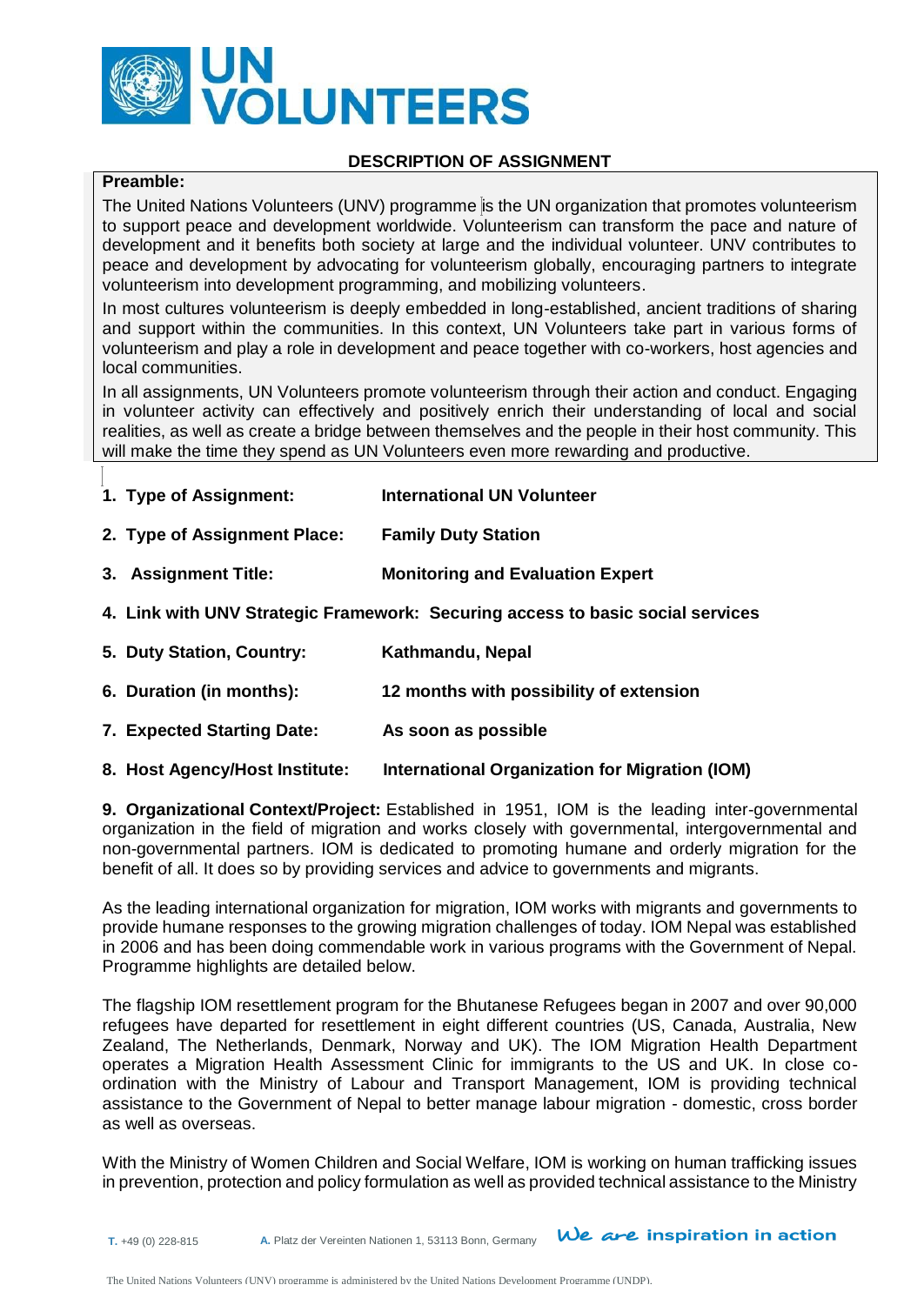

of Peace and Reconstruction (MoPR) in formulation of a reparations policy, implementation tools and guidelines for victims of the ten year armed conflict.

IOM Nepal has been implementing targeted and specific disaster preparedness projects in order to prepare Nepali government and especially residents of Kathmandu in responding to a large scale earthquake disaster.

The Government of Nepal recognizes the importance of labour migration, but at the same time acknowledges the significant challenges to ensure protection to its migrants and the need to regulate the migration flow from Nepal. In addition, with the increasing mobility to and from Nepal, it has increased the incidents of human trafficking, drugs, arms and goods smuggling, irregular migration and also increase in money laundering. Of particular concern, women and children are being trafficked to India and elsewhere for purposes of forced labour and sexual exploitation.

As a result of the devastating earthquakes that hit Nepal in April and May 2015, IOM as one of the world's key humanitarian responders, quickly reacted by deploying a rapid response team of experts in order to support the earthquake affected populations with Shelter, Camp Coordination and Camp Management (CCCM), Health and Psychosocial Support, Protection and Early Recovery activities. Furthermore, IOM launched the Relief, Recovery and Reconstruction (RRR) Programme to efficiently and timely respond to the pressing needs in the aftermath of the earthquakes.

## **10. Description of tasks:**

Under the overall guidance of the Chief of Mission and the direct supervision of the Head of Programmes and in close coordination with the relevant units at Country Office and the Regional Office for Asia and Pacific (ROAP) in Bangkok, the UN Volunteer will be responsible in supporting the mission in its monitoring and evaluation efforts for the ongoing programmes. Particularly, the UN Volunteer will undertake the following tasks:

- Maintain up-to-date knowledge of all projects implemented by IOM Nepal.
- Prepare draft methodology for internal needs assessments as well as coordinate the collection of inputs, data and statistics from the field offices and relevant project staff for the development of new project proposals.
- Develop and roll out the implementation of a Monitoring and Evaluation Strategy for the ongoing IOM Nepal programmes.
- Assist the programme managers/coordinators in the overall integration of Monitoring and Evaluation project frameworks and resources in the ongoing IOM Nepal initiatives.
- Support the development, analysis and reporting of M&E data and quality assurance tools.
- Assist the programme managers/coordinators in carrying out relevant research as well as in the preparation of charts, matrixes, data collection and analysis necessary for monitoring and evaluation purposes.
- Assess programme implementation strategies and carry out impact assessments in order to measure efficiency, effectiveness and sustainability of ongoing projects, leading towards the suggestion of corrective actions, if needed, and development of recommendations to improve quality of deliverables.
- Undertake duty travels with the aim of project/programme assessment, liaison with counterparts, problem solving, and development of new initiatives, as required.
- Perform any other related duties as assigned.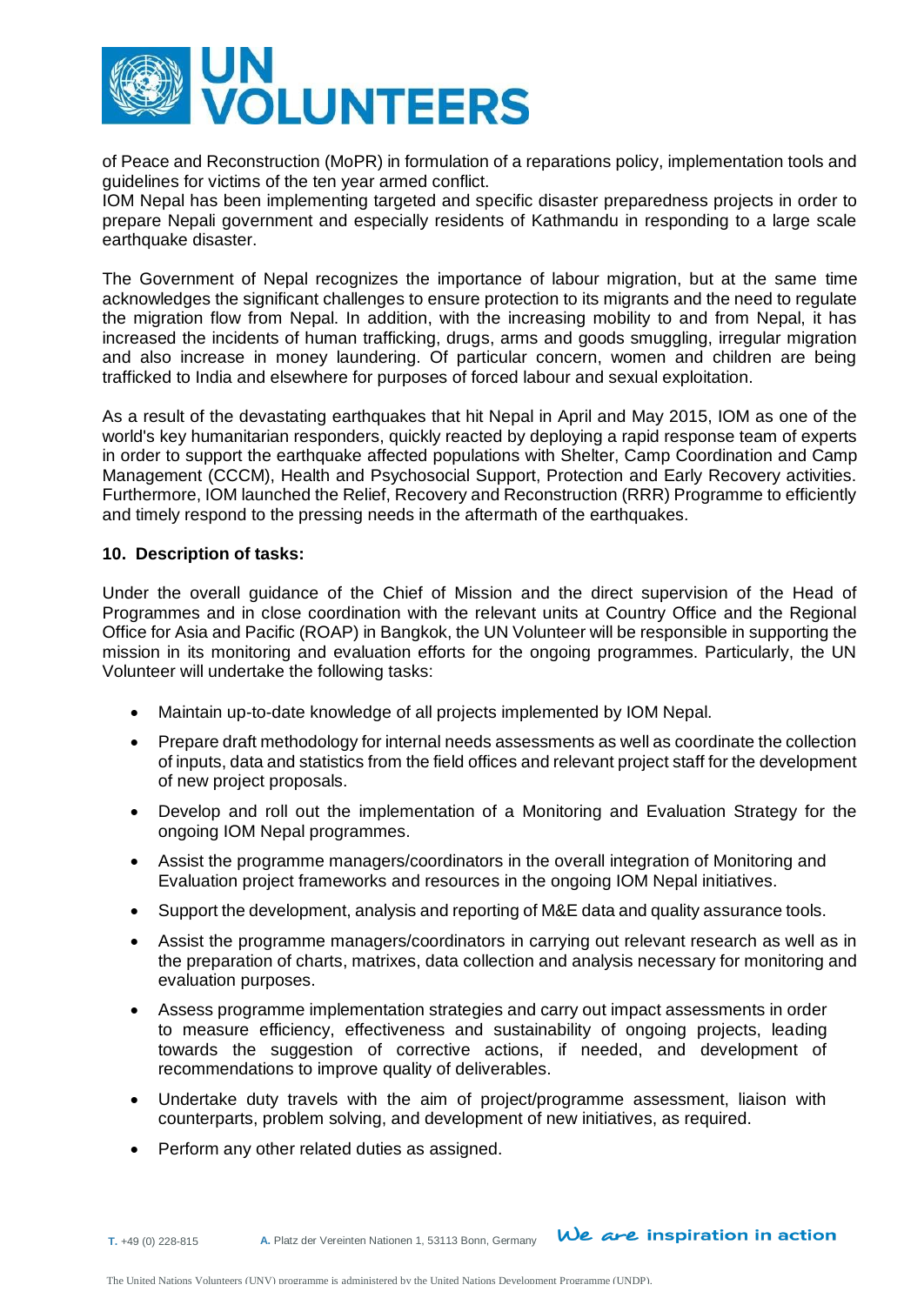

### **Furthermore, UN Volunteers are encouraged to:**

- Strengthen their knowledge and understanding of the concept of volunteerism by reading relevant UNV and external publications
- Be acquainted with and build on traditional and/or local forms of volunteerism in the host country
- Reflect on the type and quality of voluntary action that they are undertaking, including participation in ongoing reflection activities
- Contribute articles/write-ups on field experiences and submit them for UNV publications/websites, newsletters, press releases, etc.
- Assist with the UNV Buddy Programme for newly-arrived UN Volunteers
- Promote or advise local groups in the use of online volunteering, or encourage relevant local individuals and organizations to use the UNV Online Volunteering service whenever technically possible

## **11. Results/Expected Outputs:**

- M&E Strategy developed and respective data and quality assurance tools developed and implemented across IOM Nepal programmes
- Methodologies for internal needs/impact assessments/gap analysis and evaluations of ongoing initiatives developed
- The development of capacity through coaching, mentoring and formal on-the-job training, when working with (including supervising) national staff or (non-) governmental counterparts, including Implementing Partners (IPs);
- Age, Gender and Diversity (AGD) perspective is systematically applied, integrated and documented in all activities throughout the assignment
- A final statement of achievements towards volunteerism for development during the assignment, such as reporting on the number of volunteers mobilized, activities participated in and capacities developed

## **12. Qualifications/Requirements (including competencies, values and skills):**

#### **A) Qualifications, skills, experience:**

#### **Degree level:** Master's degree

**Type of Degree**: Political or Social Science, Business Administration, International Relations or related fields from an accredited academic institution; **Years of work experience:** Two years of relevant professional experience

**Language:** Strong written and verbal communication skills in English

#### **Driving license required:** No

**Computer skills:** Ability to use standard computer applications (i.e. Word, Excel, PowerPoint, Outlook)

## **Other skills/experience and qualifications:**

 Previous working experience in monitoring and evaluation, and strong experience in programme implementation and management;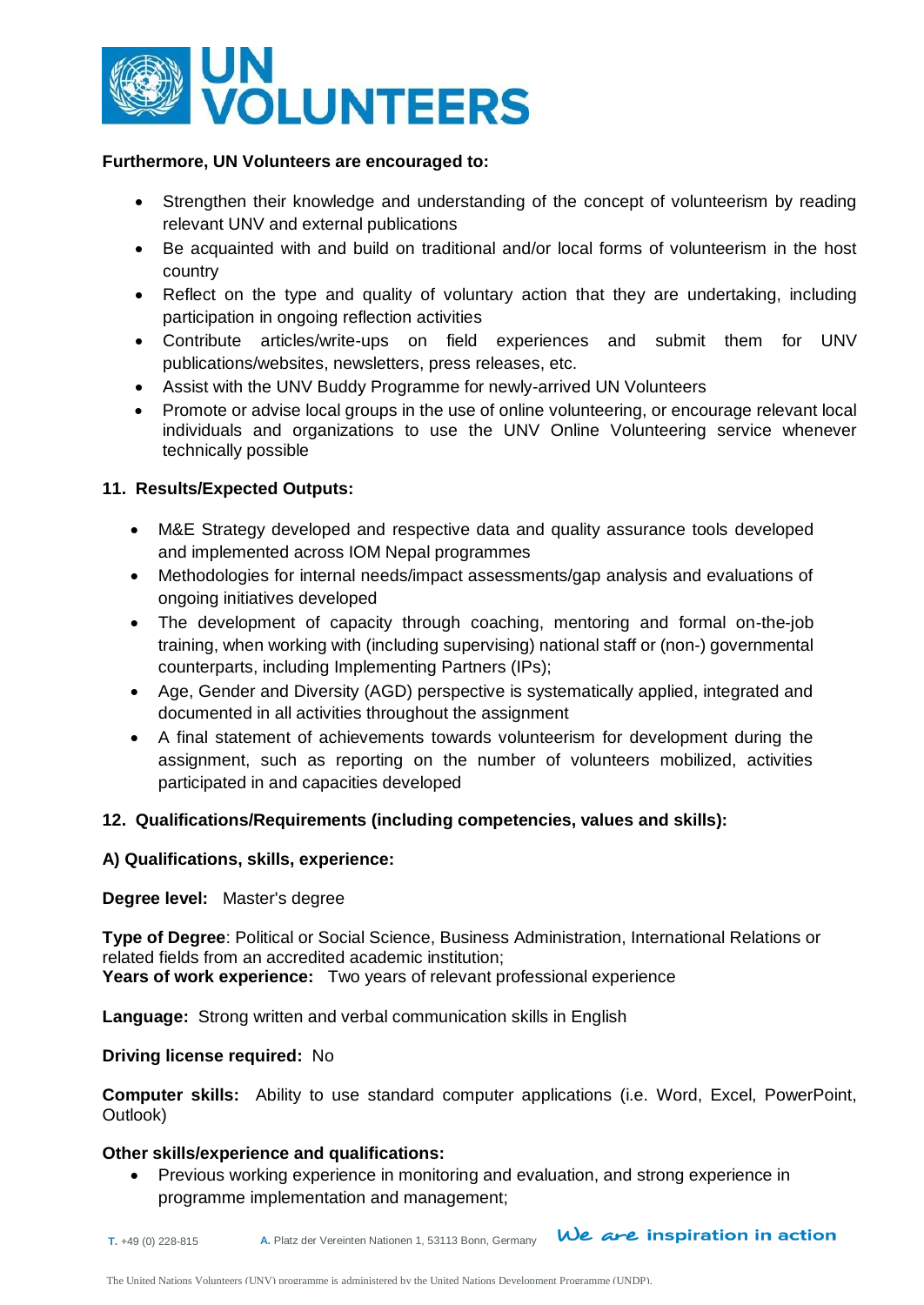

- Knowledge of project formulation, administration and evaluation techniques and practices;
- Experience providing support to national efforts in the area of training/capacity building, law enforcement, operations and/or immigration and border management information systems would be an advantage;
- Experience liaising with donors and government counterparts;
- Work experience with international humanitarian organizations, non‐government or government institutions/organization in a multi‐cultural setting would be an advantage.

# **B) Competencies and values:**

- Integrity and professionalism: demonstrated expertise in area of specialty and ability to apply good judgment; high degree of autonomy, personal initiative and ability to take ownership; willingness to accept wide responsibilities and ability to work independently under established procedures in a politically sensitive environment, while exercising discretion, impartiality and neutrality; ability to manage information objectively, accurately and confidentially; responsive and client-oriented.
- Accountability: mature and responsible; ability to operate in compliance with organizational rules and regulations.
- Commitment to continuous learning: initiative and willingness to learn new skills and stay abreast of new developments in area of expertise; ability to adapt to changes in work environment.
- Planning and organizing: effective organizational and problem-solving skills and ability to manage a large volume of work in an efficient and timely manner; ability to establish priorities and to plan, coordinate and monitor (own) work; ability to work under pressure, with conflicting deadlines, and to handle multiple concurrent projects/activities.
- Teamwork and respect for diversity: ability to operate effectively across organizational boundaries; ability to establish and maintain effective partnerships and harmonious working relations in a multi-cultural, multi-ethnic environment with sensitivity and respect for diversity and gender;
- Communication: proven interpersonal skills; good spoken and written communication skills, including ability to prepare clear and concise reports; ability to conduct presentations, articulate options and positions concisely; ability to make and defend recommendations; ability to communicate and empathize with staff (including national staff), military personnel, volunteers, counterparts and local interlocutors coming from very diverse backgrounds; ability to maintain composure and remain helpful towards the staff, but objective, without showing personal interest; capacity to transfer information and knowledge to a wide range of different target groups;
- Flexibility, adaptability, and ability and willingness to operate independently in austere, remote and potentially hazardous environments for protracted periods, involving physical hardship and little comfort, and including possible extensive travel within the area of operations; willingness to transfer to other duty stations within area of operations as may be necessary;
- Genuine commitment towards the principles of voluntary engagement, which includes solidarity, compassion, reciprocity and self-reliance; and commitment towards the UN core values.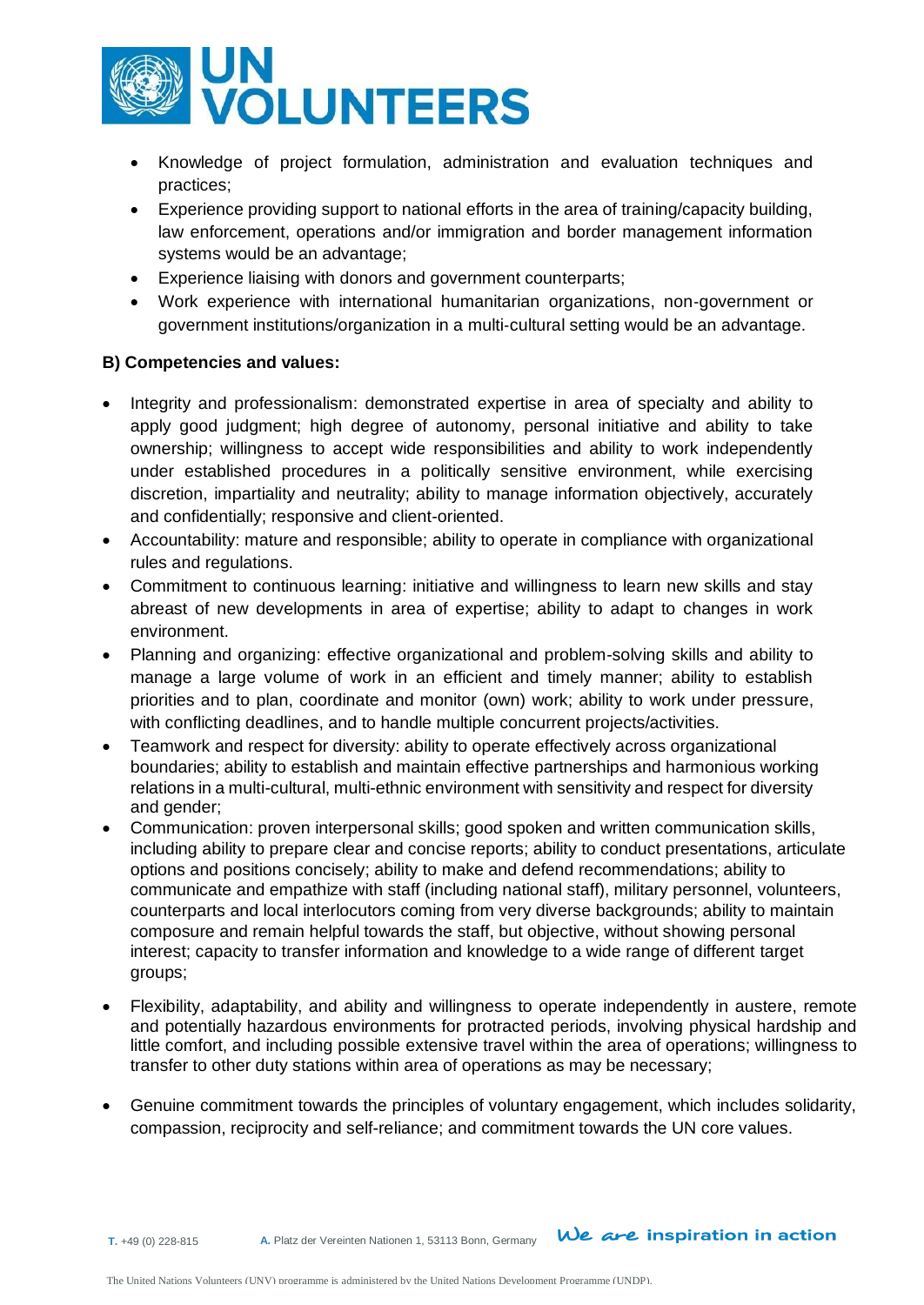

## **13. Living Conditions:**

Living conditions in Kathmandu, the capital of Nepal, are good. In Kathmandu comfortable inexpensive flats (furnished and unfurnished) are available. Imported and local food and clothing are abundantly available. Water is in somewhat short supply and not safe to drink without treatment. Public transport is easily available and generally reliable. Kathmandu has a temperate climate with coldest temperature reaching just above zero at the night during the winter and mild but humid during the monsoon period, mid-June to end September.

## **14. Conditions of Service for international UN Volunteers:**

The duration of your assignment is 12 months, with the possibility of extension (depending on availability of funds, host agency's needs and positive performance appraisal of the UN Volunteer).

A volunteer receives a Volunteer Living Allowance (VLA) which is composed of the Monthly Living Allowance (MLA) and a Family Allowance (FA) for those with dependents (maximum three).

The Volunteer Living Allowance (VLA) is paid at the end of each month to cover housing, utilities, transportation, communications and other basic needs. The VLA can be computed by applying the Post-Adjustment Multiplier (PAM) to the VLA base rate of US\$ 1,571. The VLA base rate is a global rate across the world, while the PAM is duty station/country-specific and fluctuates on a monthly basis according to the cost of living. This method ensures that international UN Volunteers have comparable purchasing power at all duty stations irrespective of varying costs of living. The PAM is established by the International Civil Service Commission (ICSC) and is published at the beginning of every month on the ICSC website [\(http://icsc.un.org\)](http://icsc.un.org/). For example, if the PAM for the current month is 54.6%, then the VLA for that month will be (US\$ 1,571 x 54,6 /100) + 1,571= US\$ 2,429. Moreover, a Family Allowance (FA) is added in accordance with the number of recognized dependents: US\$ 250 if the UN Volunteer has 1 recognized dependent, and US\$ 450 if the UN Volunteer has 2 or more recognized dependents.

In non-family duty stations that belong to hardship categories D or E, as classified by the ICSC, international UN Volunteers receive a Well-Being Differential (WBD) on a monthly basis.

Furthermore, UN Volunteers are provided a settling-in-grant (SIG) at the start of the assignment (if the volunteer did not reside in the duty station for at least 6 months prior to taking up the assignment) and in the event of a permanent reassignment to another duty station.

UNV provides life, health, permanent disability insurances as well as assignment travel, annual leave, full integration in the UN security framework (including residential security reimbursements).

UN Volunteers are paid Daily Subsistence Allowance at the UN rate for official travels, flight tickets for periodic home visit and for the final repatriation travel (if applicable). Resettlement allowance is paid for satisfactory service at the end of the assignment.

UNV will provide, together with the offer of assignment, a copy of the Conditions of Service, including Code of conduct, to the successful candidate.